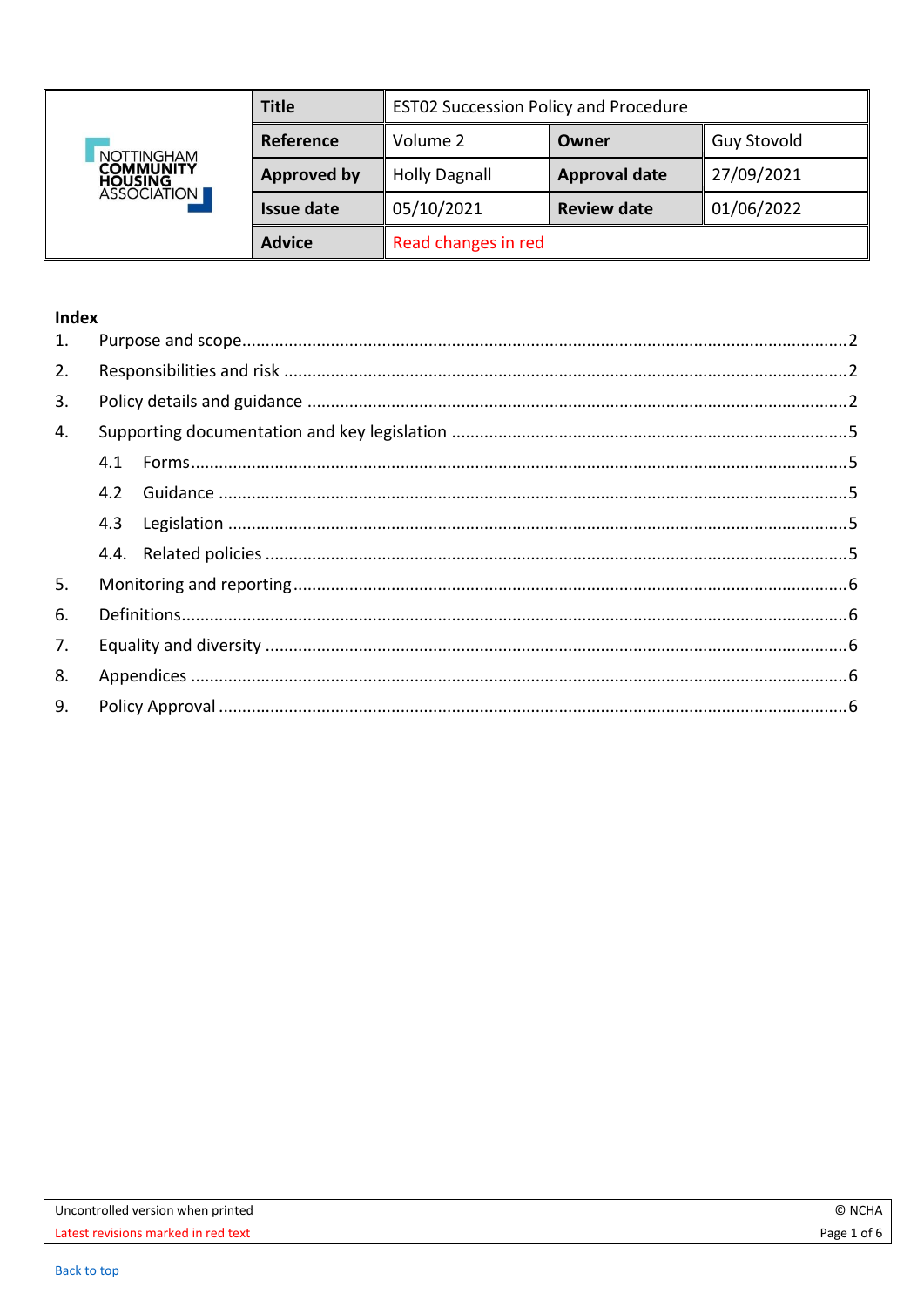## <span id="page-1-0"></span>**1. Purpose and scope**

- 1.1 In the case of a death of a customer, it is the policy of NCHA to grant rights of succession to other occupiers within legislative requirements and the Conditions of the Tenancy Agreement. Secure, Assured tenancies have different succession rights for the remaining occupiers. This policy aims to clarify these rights for occupiers left in a property.
- 1.2 Some occupiers have rights to succeed a tenancy. Where there is no legal right to succession, NCHA may grant occupiers extra contractual rights of succession. These rights will stem from the tenancy agreement rather than from statute.
- 1.3 Both secure and assured tenancies carry with them only one right of succession.
- 1.4 It is the policy of NCHA to have efficient procedures for dealing with succession rights. This procedure must also comply with legal requirements.

## <span id="page-1-1"></span>**2. Responsibilities and risk**

Head of Communities Estates Service Manager Estates Officers Income Service Manager Income Officers

This policy will reduce the risk of failure to meet legal and regulatory requirements and customers being treated unfairly or inconsistently.

#### <span id="page-1-2"></span>**3. Policy details and guidance**

- 3.1 Secure, Assured tenancies have different succession rights for the remaining occupiers. This policy aims to clarify these rights for occupiers left in a property.
- 3.2 Some occupiers have rights to succeed a tenancy. Where there is no legal right to succession, NCHA may grant occupiers extra contractual rights of succession. These rights will stem from the tenancy agreement rather than from statute.
- 3.3 Both secure and assured tenancies carry with them only one right of succession.
- 3.4 In line with 1, it is the policy of NCHA to have efficient procedures for dealing with succession rights. This procedure must also comply with legal requirements.

#### **Right of Succession for Secure Customers**

- 3.5 The Housing Act 1985 Part 4 (Secure) makes provision for succession on the death of a customer. The Act allows ONE succession by a spouse or "other family member".
- 3.6 Section 160 of the Localism Act 2011 inserts a new Section 86A into the Housing Act 1985 which states that statutory succession to a Secure tenancy entered into after April 2012 only applies to the spouse or civil partner of the deceased customer who was living in the property as their only of principal home at the time of the customer's death. The statutory Right of Succession of a member of the family has been removed for new tenancies.

| Uncontrolled version when printed   | © NCHA      |
|-------------------------------------|-------------|
| Latest revisions marked in red text | Page 2 of 6 |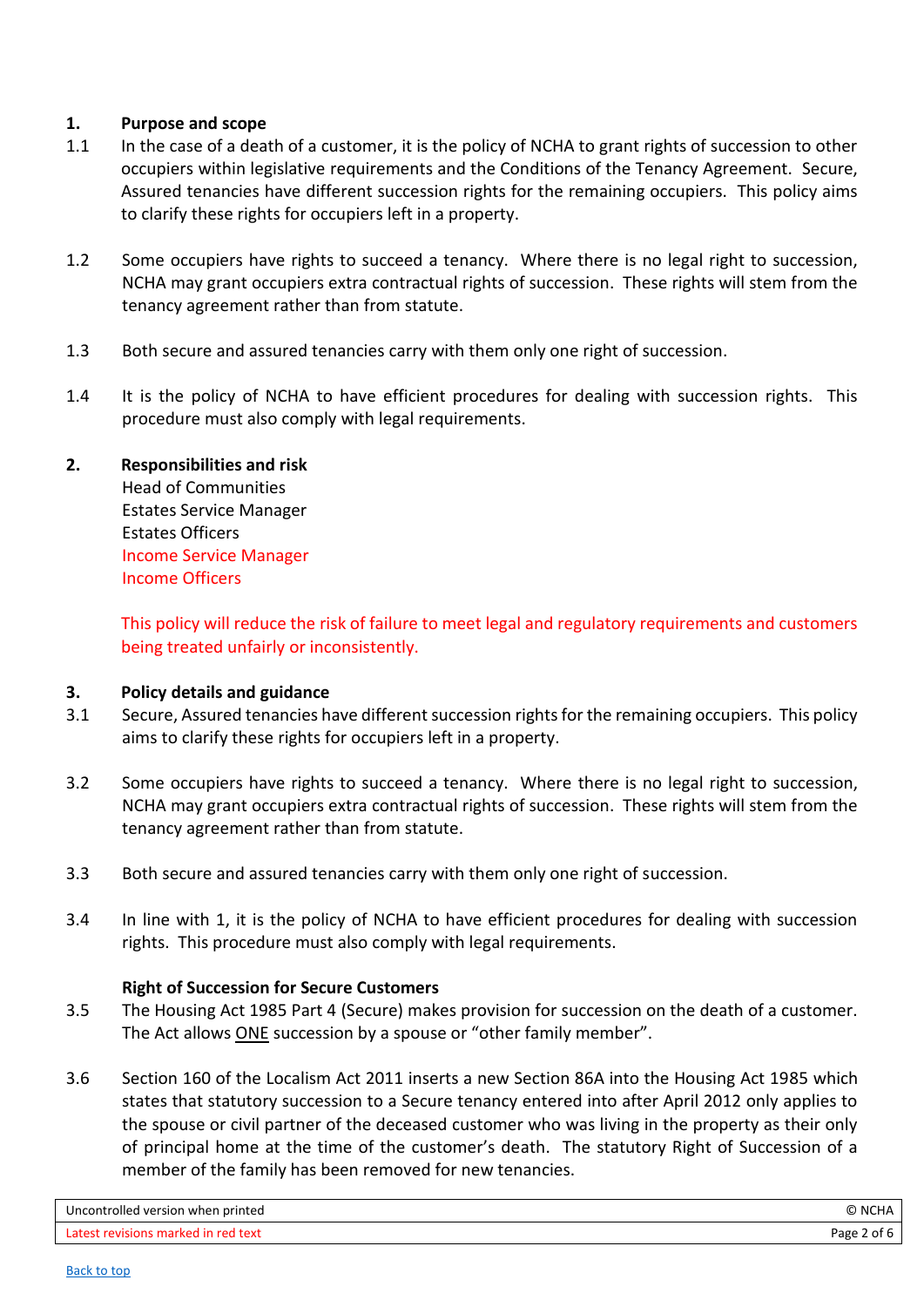- 3.7 A spouse is a person to whom the late customer was legally married or a person who lived with the deceased as "husband or wife".
- 3.8 On the death of a customer, if there is a right to succeed, the tenancy will automatically pass to their "husband or wife" whether or not they are a joint customer.
- 3.9 In line with our Equal Opportunities Policy and the statutory requirements NCHA will also treat same sex couples the same as those in heterosexual relationships. If joint customers of the same sex have married then the definition of "spouse" applies.
- 3.10 Other family members also include; parent, grandparent, child, grandchild, brother, sister, uncle, aunt, nephew or niece. Relationships through marriage are treated as relationships by blood or half blood, step relationships and children of common law relationships count as if full blood.
- 3.11 Should there be no spouse, family members have no right to succession unless they have been living in the property for 12 months, as their only or principal home, up to the date of death of the customer. NCHA will need proof of this, e.g. household bills or other proof of residence. The family member must also provide a copy of the death certificate.
- 3.12 The succession date is the date of death. No new tenancy is created and the occupier will inherit the existing secure tenancy.

## **Right to Succession for Assured Customers**

- 3.13 For all assured tenancies created before 1 April 2012 the Housing Act 1988 Section 17 makes provision for succession on the death of a customer. The Act allows ONE succession by a spouse or someone living with the customer as his or her husband or wife (including civil partners)
- 3.14 Only the spouse or co-habitee has a right of succession. In line with our Equal Opportunities Policy and the statutory requirements, NCHA will also treat same sex couples the same as those in heterosexual relationships. If joint customers of the same sex have married then the definition of "spouse" applies.
- 3.15 Co-habitees and spouses do not have to prove length of residency.
- 3.16 The succession date is the date of death. No new tenancy is created and the occupier will inherit the existing assured tenancy.
- 3.17 Although other "family members" have no right to succeed to an assured tenancy, NCHA are prepared to exercise their discretion and will consider, depending on the circumstances of each case, allowing a family member to succeed rather than deprive family members of their home following the death of the customer.
- 3.18 NCHA will consider allowing an adult member of the family to succeed to the tenancy even if they have no legal right of succession.
- 3.19 This decision will be made by the Head of Affordable and Social Housing / Service Manager (Estates).

| Uncontrolled version when printed   | © NCHA      |
|-------------------------------------|-------------|
| Latest revisions marked in red text | Page 3 of 6 |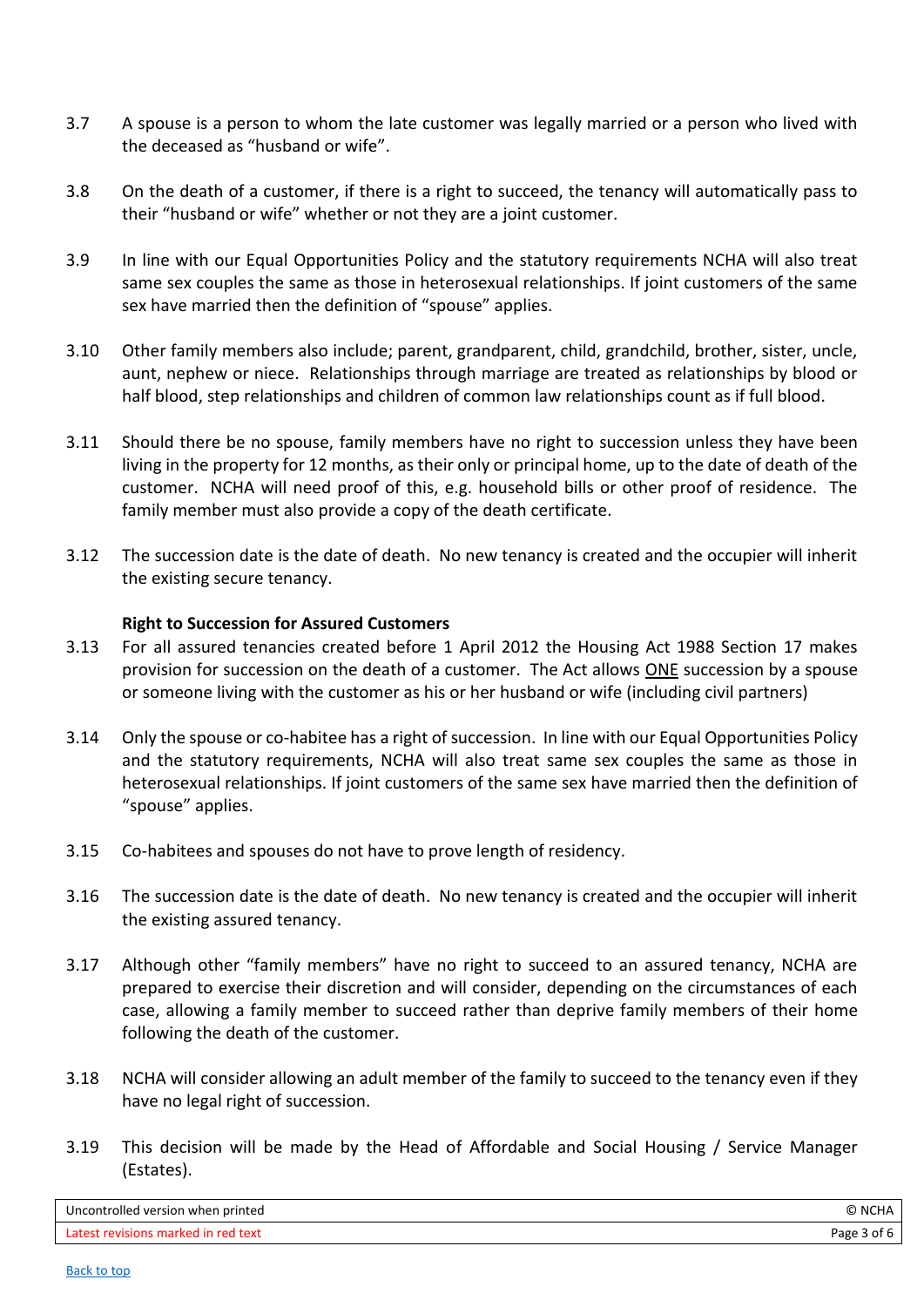- 3.20 The decision is therefore discretionary and will be judged on a case by case basis, taking all issues into consideration
- 3.21 As provided for under the terms of the tenancy the right of a family member to succeed is only available if they have lived at the property in the 12 months prior to the customer's death. If that is the case then NCHA will go on to consider the factors set out below in deciding whether or not to allow the family member to succeed to the tenancy.
- 3.22 Factors to be taken into consideration could be:
	- length of time they have lived in the property (proof of at least 12 months)
	- the property is their only or principal home
	- age over  $18$ ?
	- relationship to customer
	- have they been caring for the customer?
	- can they sustain a tenancy?
	- other options for housing
	- have they taken on responsibility for customers' children
	- there have been issues involving anti-social behaviour involving the proposed successor, members of their family or visitors to the property
	- whether the proposed successor has any former customer arrears with NCHA
- 3.23 This is not an exhaustive list of factors and NCHA will take into account all relevant factors in the context of their duty to fairly allocate properties within their housing stock.
- 3.24 If the succession is approved the person succeeding will inherit the assured tenancy. It is not a new tenancy.
- 3.25 If NCHA decide that the proposed successor cannot succeed to the tenancy then they can ask for a review of that decision. The review will be carried out by a Service Manager or higher ranking NCHA officer who has had no prior involvement with the case. The proposed successor must, within 14 days of receiving notification of NCHA's decision, make written representations as to why they believe the decision not to allow the succession should be reversed. The officer who considers the request for review will notify the proposed successor of their decision within 14 days of receipt of the written representations.
- 3.26 Following the amendment of Section 17 of the Housing Act 1988 by the Localism Act 2011, for any assured periodic tenancy created after 1 April 2012, because NCHA have a clause in our assured periodic tenancy agreement which makes provision for a person other than a spouse or civil partner to succeed then such a tenancy will pass to a member of the deceased customer's family as long as they have lived with the customer in the property and it was their only or principal home in the period 12 months before the death of the customer.

#### **Exemptions to the Right of Succession**

- 3.27 There is no right of succession if the customer who died:
	- was a successor him/herself

| Uncontrolled version when printed<br>$  -$ |            |
|--------------------------------------------|------------|
| nns marken                                 | Page<br>ΩŤ |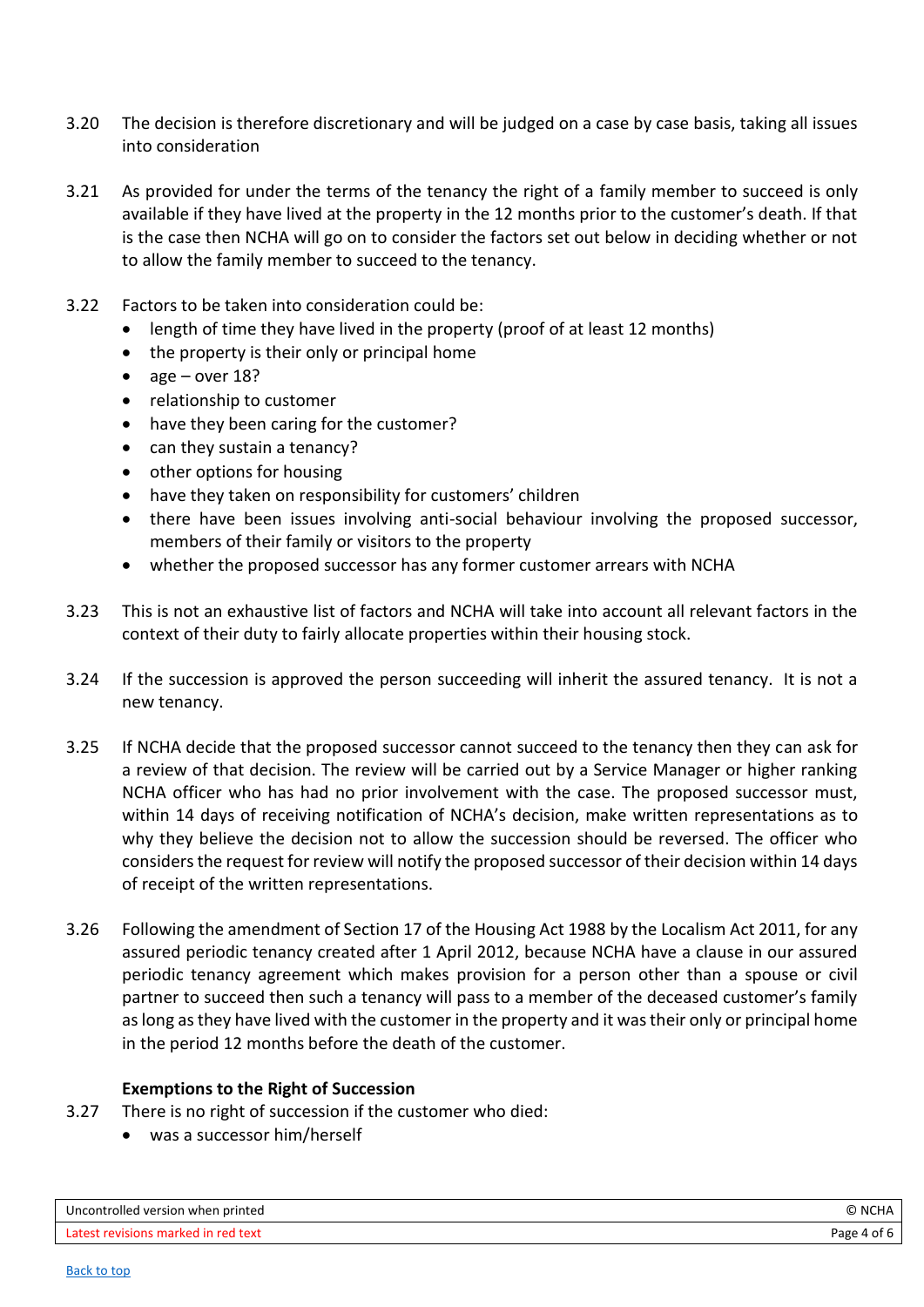- if the deceased was a joint customer, the customer automatically vests in the surviving joint customer. This change from joint to sole tenancy counts as one succession and thus the right cannot be extended to another family member
- had the tenancy assigned under S.24 of the Matrimonial Causes Act 1973 by a partner who was a successor
- had the tenancy assigned to them through a mutual exchange and had been a successor in the previous tenancy

## **Limits to the Right of Succession**

- 3.28 NCHA may legally ask an occupier to move to alternative accommodation even if they have the right to succeed if:
	- the property has been adapted for someone with physical disabilities and the successor does not need the adaptations
	- the property is excessively large for their needs and the successor is not the spouse of the deceased customer
- 3.29 The decision to offer alternative accommodation will only be made in rare circumstances and the decision must be approved by the Head of Affordable and Social Housing/Service Manager (Estates).

#### **Competing Claims for Succession**

- 3.30 If there is a joint customer in the property, no other occupier can claim succession rights.
- 3.31 If there are several joint customers, then all the remaining customers will have the right to succeed.
- 3.32 In an assured tenancy where there is no automatic right to succession and there are a number of other family members, NCHA will ask the household to make the decision as to who will claim succession. If they cannot do this, the Head of Affordable and Social Housing/Service Manager (Estates) will use their discretion to decide who will succeed.

#### <span id="page-4-0"></span>**4. Supporting documentation and key legislation**

- <span id="page-4-1"></span>4.1 Forms Succession Notes Letter granting use / occupation of the property
- <span id="page-4-2"></span>4.2 Guidance None
- <span id="page-4-3"></span>4.3 Legislation [The Housing Act 1985](https://www.legislation.gov.uk/ukpga/1985/68/contents) [The Housing Act 1988](https://www.legislation.gov.uk/ukpga/1988/50/schedule/2) [Localism Act 2011](https://www.gov.uk/government/publications/localism-act-2011-overview) [Matrimonial Causes Act 1973](https://www.legislation.gov.uk/ukpga/1973/18)

#### <span id="page-4-4"></span>4.4. Related policies None

| Uncontrolled version when printed   | © NCHA      |
|-------------------------------------|-------------|
| Latest revisions marked in red text | Page 5 of 6 |